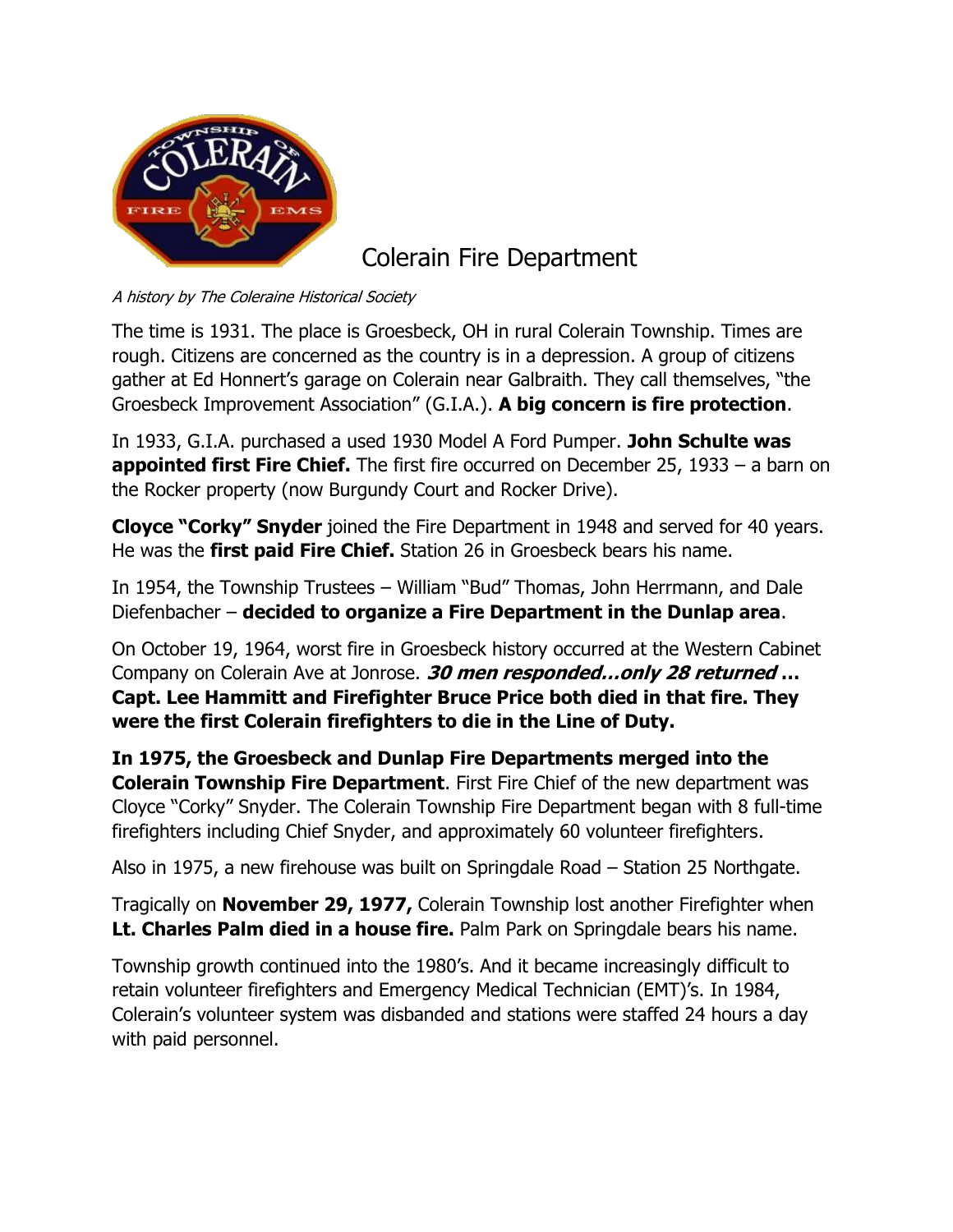From a membership of approximately 75 in 1986, the department grew to over 100 by 1989. In May of 1989, paramedics were added to the department's EMS division.

In October of 2004 a 5th fire station opened at the corner of Kemper Road and Pippin Road – Station 109 Pleasant Run. In 2015, this station was dedicated to retiring Chief G. Bruce Smith

**April 4, 2008** Colerain experienced the loss of two firefighters in the Department's first line of duty deaths in over thirty-years - when **Captain Robin Broxterman and Firefighter Brian Schira died fighting a house fire.**

**In 2015, Chief Bruce Smith retired having served the department for over 40 years and Chief Frank W. Cook assumed the duties as the Chief of the Department.**

**\*\*\*\*\*\*\*\*\*\*\*\*\*\*\*\*\*\*\*\*\*\*\*\*\*\*\*\*\*\*\***

## **Colerain Township Department of Fire and Emergency Medical Services**

ExcerptS reprinted with permission from 2018 Colerain Fire & EMS Annual Report

In 2019, under only it's third Fire Chief Frank Cook, Colerain Township Fire & EMS is comprised of 160 personnel.



**It is an Insurance Services Offices (ISO) Class One fire department**.

There are over 30,000 fire departments across the United States. Only 225 have achieved an ISO Class One rating.

The Fire Department operates from 5 fire stations with a \$13.8 million operating budget while providing various disciplines of labor including: fire protection, emergency medical services, hazardous materials response, enhanced 911 communication; community risk reduction; fire investigations; and technical rescue operations.

**In 2018,** Colerain Township Department of Fire and EMS was recognized as **Ohio's EMS Agency of the Year** by the Ohio Department of Public Safety's Division of EMS for its commitment and innovative efforts in improving the quality of life in the community through fall prevention and QRT risk reduction.

**Colerain Township was first to develop the Quick Response Team or QRT**. A cooperation of the Colerain Township Department of Fire & EMS, the Colerain Township Police and the Addiction Services Council – the "Team" consists of a firefighter/paramedic paired with a police officer and member of the council, who work